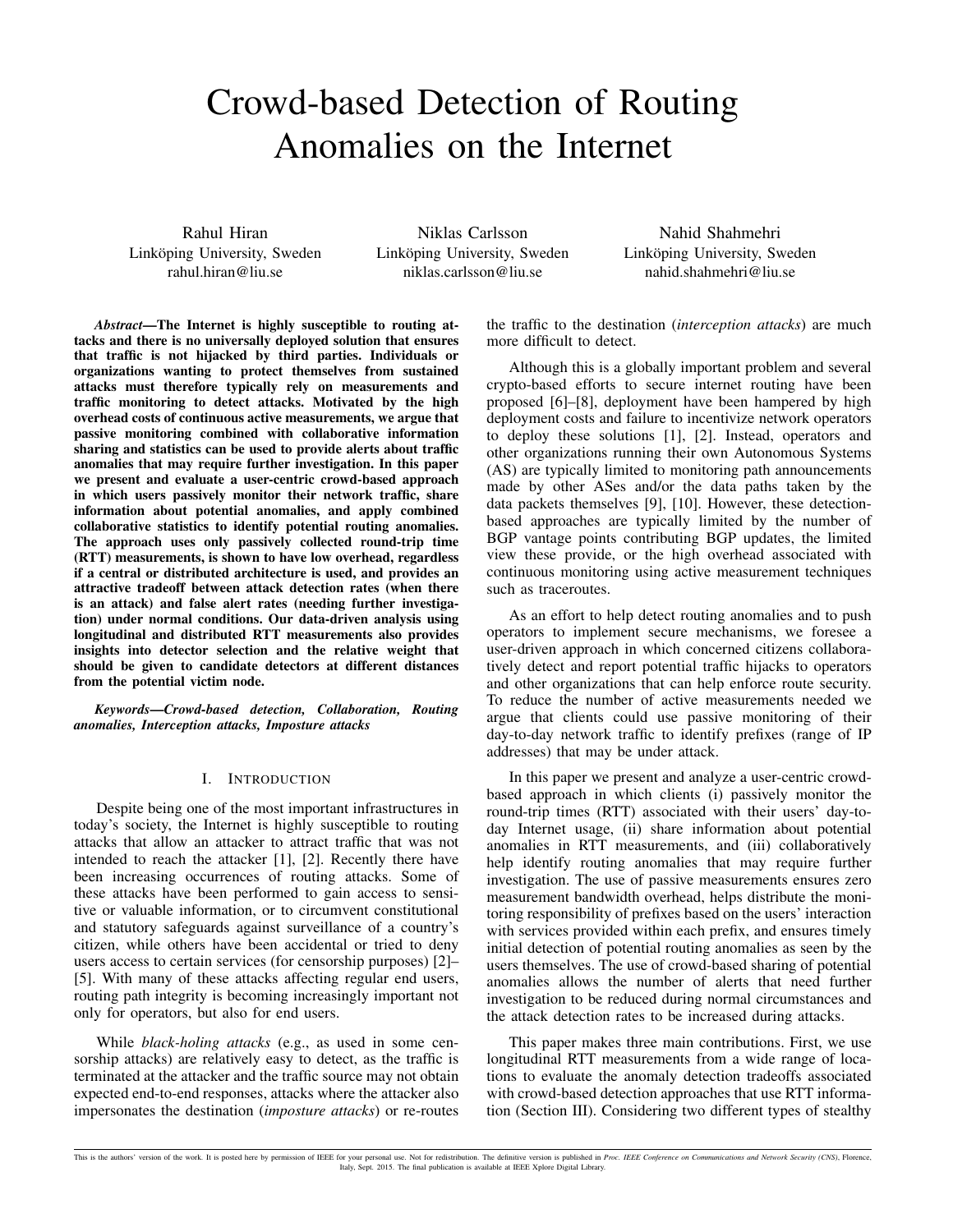and hard-to-detect attacks (interception attacks and imposture attacks), we provide insights into the tradeoff between attack detection rates (when there is an attack) and false alert rates needing further investigation under normal circumstances (when there is no attack), and how this tradeoff depends on different system parameters such as system scale, participation, and the relative distances between detectors, attackers, and victims. Second, using a simple system model and tracedriven simulations, we evaluate the set of detector nodes that provides the best detection rates for a candidate victim (Section IV). Of particular interest is the relative weight that should be given to candidate detectors at different distance from the victim node. Finally, we provide a discussion and analysis of the overhead associated with different candidate architectures, including both central directory approaches and fully distributed solutions (Section V). Regardless of the implementation approach, the system is shown to operate with relatively low overhead and simple heuristics can be used to identify sets of nodes that are well-suited for collaborative detection of individual prefixes.

The paper is organized as follows. Section II provides background on routing attacks and the techniques typically used to detect and secure against these attacks. Sections III-V present each of our three main contributions (outlined above). Finally, Section VI presents related work, before Section VII concludes the paper.

#### II. BACKGROUND

#### *A. Routing Attacks*

Internet packets are highly vulnerable to routing attacks. This is in part due to the complex nature of Internet routing and in part due to the lack of globally deployed security mechanisms. A typical Internet packet traverses many routers operated by different operators and Autonomous Systems (AS), each with a separate administrative domain and its own policies, and the packet's wide-area (interdomain) route is determined by the Border Gateway Protocol (BGP).

While many routing incidents go undetected, there have recently been some bigger incidents that have drawn global attention, including a small Indonesian ISP taking Google offline in parts of Asia, Pakistan Telecom taking YouTube offline for most of the Internet, China Telecom attracting and re-routing a large fraction of the world's Internet traffic, and highly targeted traffic interceptions by networks in Iceland and Belarus [2], [3], [11]. Although not all of these incidents were intentional, or can be proven intentional, it is important to be able to effectively detect them when they happen.

One of the biggest vulnerabilities with BGP is its inability to confirm the allocation of prefixes to corresponding ASes. This allows malicious entities to perform a *prefix hijack attack* in which the attacker announces one or more prefixes allocated to other networks. The effectiveness of this type of attack is typically determined by the route announcements made by the different ASes announcing the same prefix and the routing policies of the ASes that must select which of the alternative paths to use. Since forwarding routers always select more specific subprefix, a more effective attack is a *subprefix hijack attack* in which the attacker announces one or more subprefixes of the prefix allocated to the victim network.

These attacks can be further classified by the actions taken by the attacker. In *black-holing attacks* the traffic is terminated at the attacker and the originator of the packet will not see a proper response. Although some investigation may be needed to determine the cause, in general, these attacks are relatively easy to detect. In contrast, it is more difficult to detect attacks in which the attacker relays the attracted traffic to the intended destination (allowing proper end-toend communication), or where the attacker impersonates the intended destination. These two types of attacks are typically referred to as *interception attacks* and *imposture attacks*, respectively, and will be the focus of this paper.

#### *B. BGP Security and Monitoring*

Many techniques have been proposed to protect against routing incidents and attacks such as those described above. These techniques typically either use prefix filtering or cryptography-based techniques. With prefix filtering, a responsible organization (AS) can use whitelists to protect the rest of the Internet from potential attacks performed by its customer networks (i.e., ASes that pay the provider AS to send and receive data through its network). Resource Public Key Infrastructure (RPKI) [6] and other cryptographic origin validation techniques typically build a trusted and formally verifiable database of prefix-to-AS pairings between the IP prefixes and the ASes that are allowed to originate them. Using protocols such as BGPsec [12], for example, RPKI can be used to protect the AS path attribute of BGP update messages. Recently, DNSSEC-based [13] approaches such as ROVER [14] have been proposed to cryptographically securing and authorizing BGP route origins.

Unfortunately, deployment of these solutions has been slow and the solutions do not work well unless a large number of networks deploy them [1], [2]. The main reasons for slow deployment have been limited incentive for independent organizations, and because there is no single centralized authority that can mandate the deployment of a (common) security solution. Deployment may also have been hampered by political and business implications from hierarchal RPKI management giving some entities (e.g., RIRs) significant control over global Internet routing [15].

Without large-scale deployment of crypto-based solutions [1], organizations often instead rely on centralized and decentralized monitoring solutions for anomaly detection in BGP. For example, BGPMon<sup>1</sup> and Team Cymru<sup>2</sup> centrally collect routing information from distributed monitors, and create alerts/summary reports about routing anomalies to which organizations can subscribe. PrefiSec [16] and NetReview [17] provide distributed and/or collaborative alternatives.

Data-plane based [9], [18], control-plane based [10], [19], and hybrid techniques [16], [20], [21] have been proposed

<sup>1</sup>BGPMon, http://www.bgpmon.net/, May 2014.

<sup>2</sup>Team Cymru, http://www.team-cymru.org, May 2014.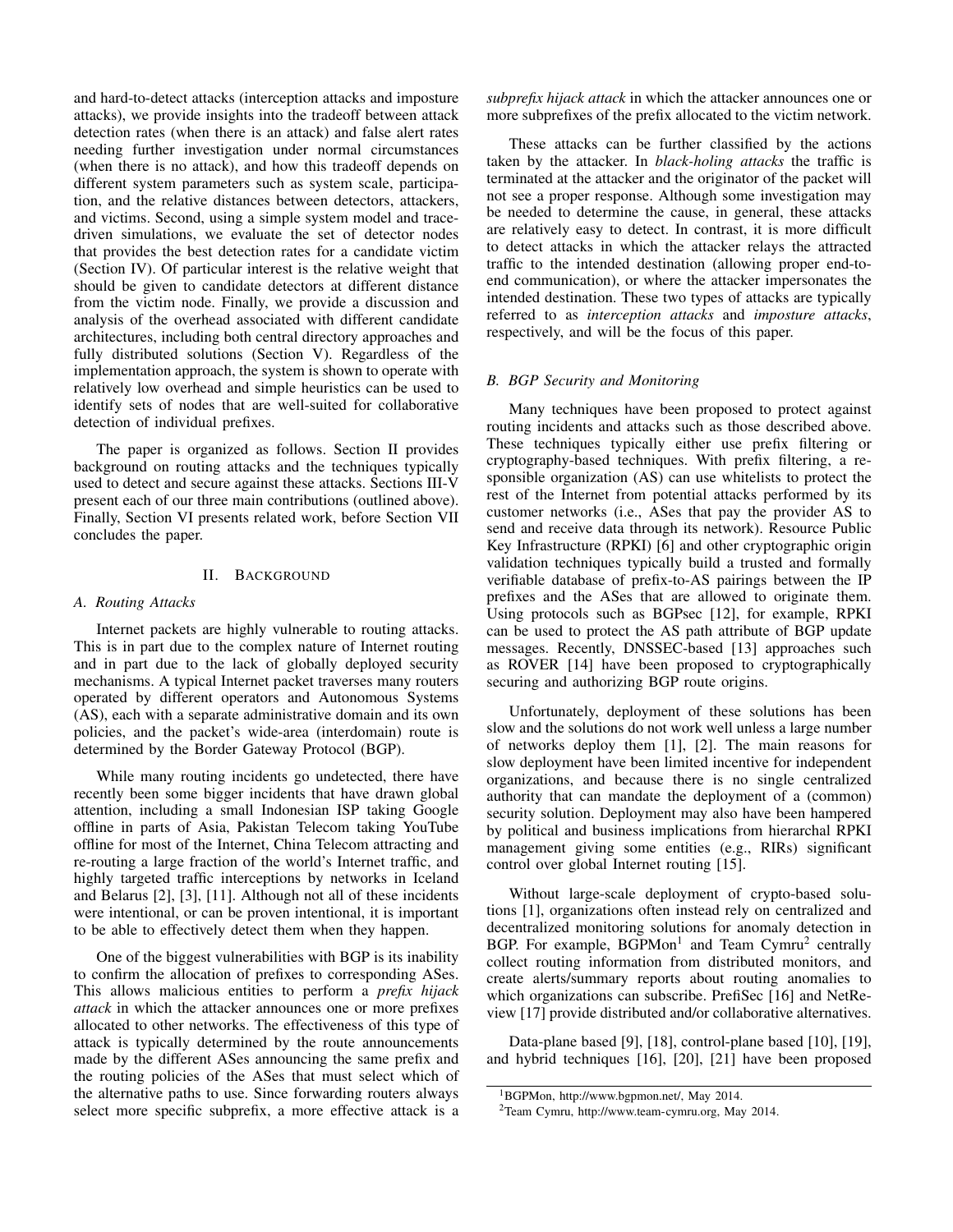to detect routing anomalies. Typically data-plane based techniques use active traceroute measurements by different organizations and control-plane techniques rely on the AS-PATH in different BGP route announcements. Rather than relying on active measurements or sharing of BGP announcements between organizations, this paper considers an alternative approach in which we leverage passive measurements at the clients to detect suspicious RTT deviations caused by underlying attacks. This allows any concerned citizen to help detect anomalous routes, which then can be analyzed more closely using active measurements and complimentary control-plane information.

## III. SYSTEM MODEL AND DETECTION TRADEOFFS

We consider a general system framework, which we call CrowdSec, in which stationary end-user clients passively monitor the RTTs to the prefixes (range of IP addresses) with which the client applications (e.g. a web browser) are interacting. Leveraging such measurements has many advantages. First, passive measurements does not add any measurement traffic to the network and hence does not affect the bandwidth share given to the user applications. Second, the high skew in service accesses [22] ensures repeated measurements (over time) to many prefixes.

Each CrowdSec client passively monitors the RTTs associated with their users' day-to-day Internet usage. Using Grubb's test [23], each client individually identifies anomalies in the RTTs and shares information about these anomalies through the CrowdSec system, including statistics about how unlikely such an RTT deviation (or more extreme) are, given past observations. Using binomial testing (or alternative tests) these shared statistics are then combined into refined statistical measures that capture how unlikely the combination of observations would be under normal conditions, allowing for collaborative detection of routing anomalies.

As RTT-based measures include less information than full traceroutes and other active measurement techniques might provide, CrowdSec and other purely RTT-based approaches should not be used as primary evidence for routing attacks. Instead, further investigation is typically needed to distinguish temporary increases in RTTs due to bufferbloat and other temporal congestion events, for example, from routing anomalies. Yet, as active traceroute-driven approaches that capture the data path come at much higher overhead and can be forged by the attacker, the use of passively collected longitudinal RTT measurements can be used to identify opportune times to perform such active measurements and to sanity check the claimed data paths. In the following we describe and evaluate the CrowdSec approach and how well such systems are able to detect attacks (when attacks occur), while maintaining low alert rates under normal conditions (when there is no attack).

#### *A. System model and evaluation framework*

We consider a simple model with a set of detectors  $(D)$ , attackers  $(A)$ , and victims  $(V)$ . In the case of a successful *interception attack*, we assume that an attacker  $a \in A$ successfully re-routes the traffic on its way from a detector  $d \in \mathcal{D}$  to a victim  $v \in \mathcal{V}$  (that would normally take the route

TABLE I. SUMMARY OF DATASETS ANALYZED IN PAPER.

|      |             | Simulated attack scenarios |              |           |
|------|-------------|----------------------------|--------------|-----------|
| Year | Nodes (ave) | Traceroutes                | Interception | Imposture |
| 2014 | 113         | 278,690                    | 15.279       | 62.576    |
| 2015 | 169         | 368,887                    | 18.233       |           |

 $d\rightarrow v\rightarrow d$ ) such that it instead takes the route  $d\rightarrow a\rightarrow v\rightarrow d$ . The hijacked path in this example is illustrated in Figure 1(a). Similarly, in the case of a successful *imposture attack* (Figure  $1(b)$ , we assume that the attacker a intercepts the traffic between the detector  $d$  and victim  $v$ , and responds directly to the detector  $d$ , such that the end-to-end traffic (including the replies) takes the route  $d\rightarrow a\rightarrow d$  instead of the intended route  $d \rightarrow v \rightarrow d$ .

Under the above assumptions, the RTT effects of any successful interception and imposture attack can be estimated based on observed individual RTTs. For example, in the case of a successful interception attack by  $\alpha$  on  $d$  and  $v$ , we compare the new RTT (estimated as  $\frac{1}{2}(RTT_{d,a} + RTT_{a,v} +$  $RTT_{d,v}$ ) during the attack) with the previously measured  $RTT_{d,v}$  of the original path (over some prior time period). Here, we use  $RTT_{x,y}$  to denote the RTT between a sourcedestination pair  $(x, y)$  in our measurements. Similarly, for the imposture attack, we compare the new RTT (estimated as  $RTT_{d,a}$  during the attack) with the previously measured  $RTT_{d,v}$  of the original path (over prior time period). Finally, we also evaluate the system during an example day without attack, when comparing with the previously measured  $RTT_{d,v}$  of the original path (over prior time period).

For our evaluation, we leverage traceroute measurements recorded by PlanetLab nodes as part of the iPlane [24] project. In particular, we use daily RTT measurements from more than 100 globally distributed PlanetLab nodes to other planet lab nodes. We use a month's worth of training data (e.g., 278,690 successful traceroutes during July 2014) and evaluate the performance of different detection techniques for the following week, during which we simulate different attack combinations. Table I summarizes the datasets and simulated attacks analyzed in this paper. The lower number of simulated interception attack scenarios (compared to imposture scenarios) are due to both  $RTT_{d,a}$  and  $RTT_{a,v}$  needing to be present for the day of the attack, in addition to sufficient history of  $RTT_{d,v}$  values during the earlier (training) period.

## *B. Single node detection*

We envision that clients monitor their RTTs with different candidate victim IP addresses (or prefixes) and raise alarms when the measured RTTs deviate significantly from previously observed RTTs. For this analysis we apply Grubbs' test for anomaly detection [23]. We use an initial warmup period of at least  $N$  measurements, during which we assume that there are no anomalies, and then apply the Grubbs' test one measurement at a time. To minimize the effect of RTT variations, each "daily" RTT measurement considered here in fact is generated by taking the minimum RTT over three tracerouts performed each day.

We have applied both one-sided and two-sided hypothesis tests in each step. One-sided tests are natural for interception attacks, as the re-routing typically will not reduce the RTT.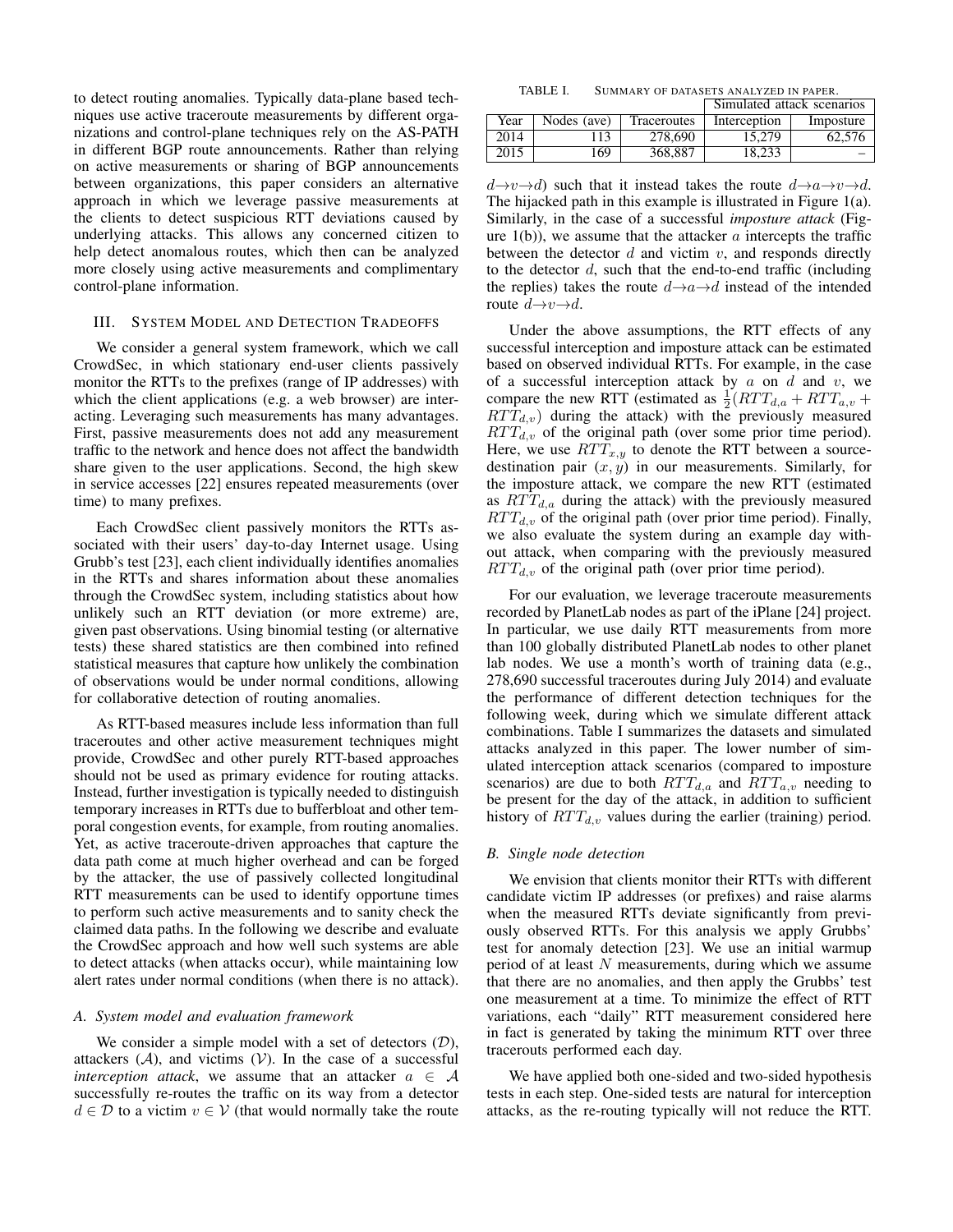



Fig. 2. Tradeoff between the alert rates of individual clients during attack and normal circumstances.

Although imposture attacks can result in both increases and decreases of the RTTs, it is important to note that the impersonator can easily hide such RTT reduction by adding additional delays. Unless otherwise stated, in the following we will show results for one-sided tests.

For our evaluation we use a 31 day warmup period (July 2014 or Jan. 2015) and evaluate the alert rates when there is an attack and when there is no attack, respectively, during the following week (first week of Aug. 2014 and Feb. 2015). Figure 2 shows the tradeoff between alerts raised by a single client during an attack and the (false) alerts raised by the client during normal circumstances for different thresholds N of the minimum measurements needed before raising alerts. For each threshold  $N$ , we varied the decision variable  $p_{ind}^*$  and counted the fraction of simulated attack (and nonattack) cases in which the observed RTT (with probability  $p$ ) was considered an outlier (i.e., cases for which  $p \leq p_{ind}^*$ ) and plotted the measured fractions during attack and nonattack conditions on the y-axis and x-axis respectively, while keeping  $p_{ind}^*$  as a hidden variable.

We note that the detection accuracy significantly depends on the number of measurements prior to detection, and that there are substantial improvements with increasing N. This is seen by the tradeoff curves for larger  $N$  being shifted more and more towards the top-left corner. Furthermore, we see that with a single node, the detection rate is consistently at least an order of magnitude higher than the alert rate during normal circumstances and can be more than 50 times higher for some thresholds. For example, with just  $N = 25$  measurements a single node can achieve an alert rate of approximately 50% during attacks at the cost of less than 1% alerts (that may need further investigation) under normal conditions.

Given the high number of packets and high skew in the services that modern clients communicate with [22], most clients will quickly build up a significant sample history for many prefixes. For these services,  $N$  may therefore be much greater than 25, allowing for an even more advantageous tradeoff than illustrated here. Next, we look more closely at how these alert tradeoffs can be improved through collaborative information sharing, regardless of the individual clients' alert rate tradeoff.

## *C. Collaborative detection*

As routing anomalies typically affect many users, Crowd-Sec can leverage the observations from different clients to refine the alert rate tradeoffs, and identify the extent of the anomaly (e.g., by measuring how many clients are affected). With CrowdSec, the users that detect an anomaly share the information with each other, allowing alerts about a particular prefix to be based on the combined anomaly information from multiple observers. In the following, we first describe a general collaboration analysis framework, before briefly discussing different statistical techniques.

We assume that clients always report their significant pvalues (smaller than  $p_{ind}^*$ ) and only report non-significant p-values with a small tunable probability. Here, a p-value represents an estimate of the probability that a client sees the observed RTT value given a history of RTT values, as estimated using Grubbs' test, for example. Given these two sets of p-values and knowledge of the tunable reporting probability, we can estimate both the number of non-reporting clients and the p-value distribution of the clients, allowing us to place the significant p-values in context, while keeping the communication overhead at a (tunable) minimum.

We use hypothesis testing to determine which prefixes and events to flag as potential anomalies. As for the single node case, our null hypothesis is that there is no significant RTT deviations from normal conditions. However, in these collaborative tests we can use all reported p-values. For our evaluation, we have tried three alternatives: the Binomial test, Fisher's test, and Stouffer's test. With the binomial test, a combined probability is calculated based on the binomial distributed probability of observing  $k$  or more "significant" p-values out of a total of *n*, given a probability threshold  $p_{bin}^*$ . With Fisher's and Stouffer's test, respectively, corresponding Chi-square and Z-score based metrics are calculated.

While Fisher's and Stouffer's tests theoretically should be able to make better use of the information in the individual pvalues, both these tests runs into numerical problems for the type of values reported in our context (typically resulting in combined p-scores of either 0 or 1). Of these three methods, only the Binomial test therefore seems applicable to our context. In the following we therefore apply the Binomial test, with a normal distribution approximation when applicable.

#### *D. Evaluation results*

We next take a closer look at the attack detection rate during example attacks and (false) alert rate during normal circumstances when applying the Binomial test. Figure 3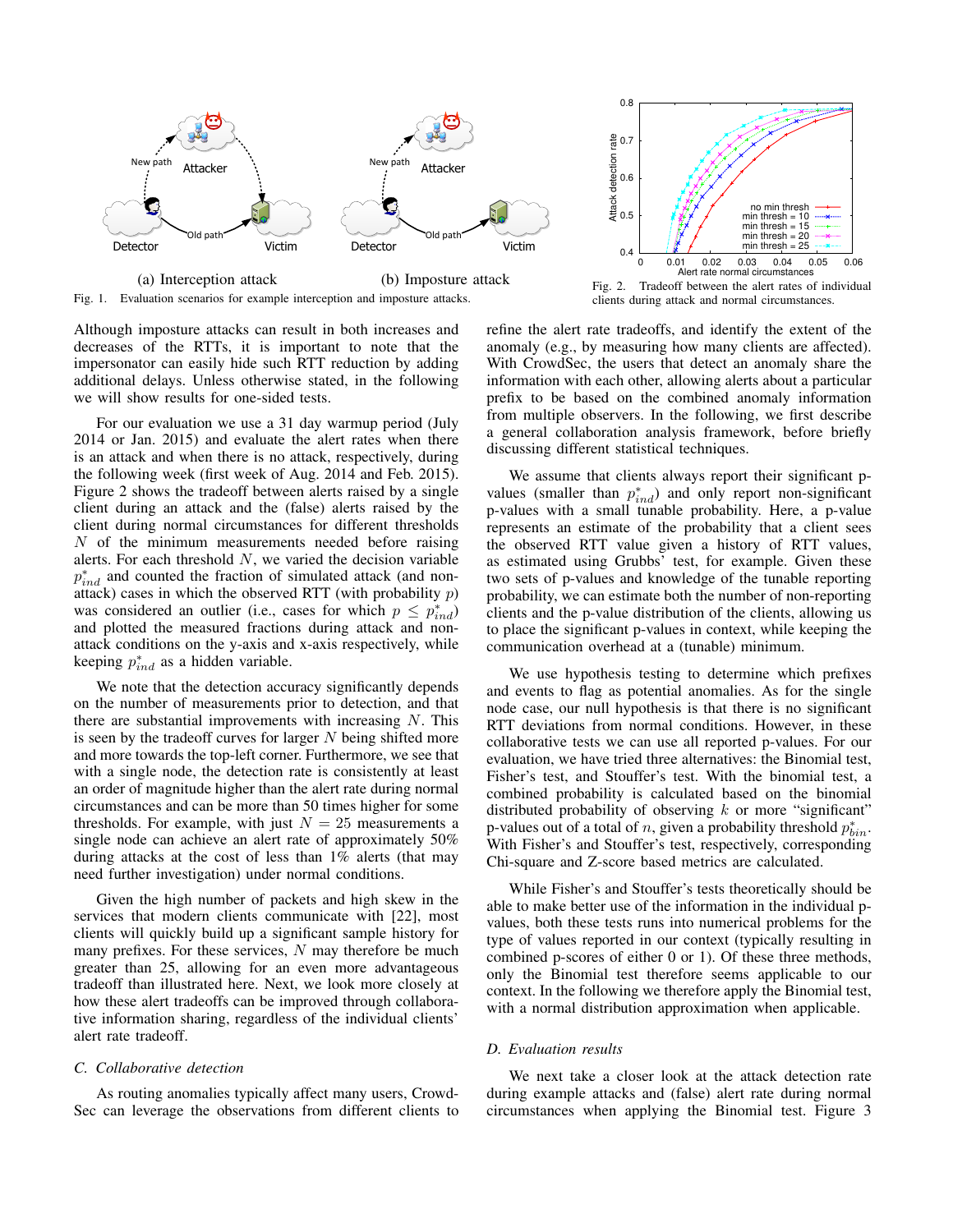

Fig. 3. Alert rate during normal circumstances, during interception attacks, and during imposture attacks.

shows the alert rates as a function of the probability threshold  $p_{bin}^*$  used in the binomial test for the cases when (i) there is no attack (normal circumstances), (ii) interception attacks occur, and (iii) imposture attacks occur. For the attacks, we include results for both single-sided and two-sided tests. As expected, for the interception attacks there is almost no difference between the one-sided and two-sided tests and the imposture attacks generally have lower detection rates (especially in the case where only the one-sided test can be applied).

While the alert rates are closely coupled with the selected probability threshold, it is important to note that there are very large differences in the alert rates during an attack (regardless of the type of attack) and during normal circumstances. This is very encouraging, as it shows that a high alert detection rate (during attacks) can be achieved, while maintaining a small (false) alert rate during normal circumstances. For example, in this case, a threshold  $p_{bin}^* = 10^{-20}$  can detect the majority of the interception attacks, without resulting in a single false alert during normal circumstances.

As expected, the absolute alert tradeoffs are highly dependent on the Binomial threshold  $p_{bin}^*$  values. For example, both the attack detection (Figures  $4(a)$ ) and alerts during normal circumstances (Figures 4(b)) decrease substantially with decreasing  $p_{bin}^*$  values. For these and the remaining experiments we have extended our evaluation model to take into account that not all nodes will be affected by the routing anomaly. Here, we have used individual threshold  $p_{ind}^* = 10^{-6}$  and assumed that 50% of the nodes are effected. This choice is based on the work of Ballani et al. [20], which suggests that the fraction of ASes whose traffic can be hijacked by any AS varies between 38% and 63% for imposture attacks, between 29% and 48% for interception attacks, and the fraction increases to 52-79% for tier-1 ASes. Figure 4(c) shows the impact of the percent of affected nodes (with 40 detector nodes). Note that the alert rates for normal conditions here are the same as for the case when none of the detectors are affected; i.e., the right-most curve in Figure 4(c).

In all of the above cases, there is a substantial region of  $p_{bin}^*$  values for which we observe significant differences between the attack detection rates and the alert rates under normal conditions (for that same  $p_{bin}^*$  value). Figure 5 better illustrates these differences for the case of interception attacks. (The results for imposture attacks are similar, and have been omitted due to lack of space.) Here, we plot the fraction of successfully detected attacks during interception attacks as a function of the alert rate during normal circumstances, with the threshold value  $p_{bin}^*$  as a hidden variable. For example, Figure 5(a) simply combines the information in Figures 4(a) and Figures 4(b) into a more effective representation of the tradeoffs when there are different numbers of detectors.

We note that there are substantial improvements when using additional detectors (Figure 5(a)). For example, with 60 detectors (50% of which are affected) we can achieve a detection rate of 50% while maintaining an alert rate (under normal conditions) below 10<sup>-4</sup>. This is more than two orders of magnitude better than with a single node (Figure 2), illustrating the power of the information sharing and distributed detection achieved with the CrowdSec approach.

Figure 5(b) shows the tradeoffs for different fractions of affected nodes. Here, 0% affected nodes corresponds to the case when no detector nodes are affected and the 100% case is when all nodes are affected. As expected, the best tradeoffs are achieved when many nodes are affected. However, with as little as 30% affected nodes, substantial improvements in the detection tradeoff curve are possible (difference between 0% and 30% curves) and an attack detection rate of 50% can be achieved with an alert rate of less than  $10^{-2}$ .

Overall, the low false positive rates (note x-axis on log scale) combined with high detection rates (y-axis on linear scale) suggests that the CrowdSec approach provides an attractive tradeoff as long as there is a reasonable number of affected detectors. Of course, careful data path measurements would always be needed to validate and diagnose the underlying causes behind any detected route anomaly.

Finally, Figure 5(c) shows the impact of the individual threshold value  $p_{ind}^*$  used to decide when a candidate anomaly should be reported (and considered in the binomial test). While there are some (smaller) benefits from using larger individual threshold  $p_{ind}^*$  values when trying to keep the communication overhead at a minimum (left-most region), we note that there are no major differences in the tradeoffs achieved with different threshold values. Section V takes a closer look at the communication overhead.

## IV. DETECTOR SELECTION

This section looks closer at which nodes are the best detectors and which detectors' alerts are best combined.

Figure 6(a) and 6(b) show the attack detection rate (during attacks) and alert rate during normal circumstances, as reported by nodes at different distances, respectively, when running all possible interception victim-attacker-detector attack combinations within our dataset. Here, we groups triples based on their detector-victim distance  $RTT_{d,v}$  and detectorattacker distance  $RTT_{d,a}$ . Although these distances are most applicable to imposture attacks (where the RTT on the yaxis replaces the RTT on the x-axis), we note that the detection rates during an interception attack (Figure 6(a)) also are high for all values above the diagonal, while none of the buckets result in substantial alert rates under normal conditions (Figure  $6(b)$ ). This is encouraging, as it suggests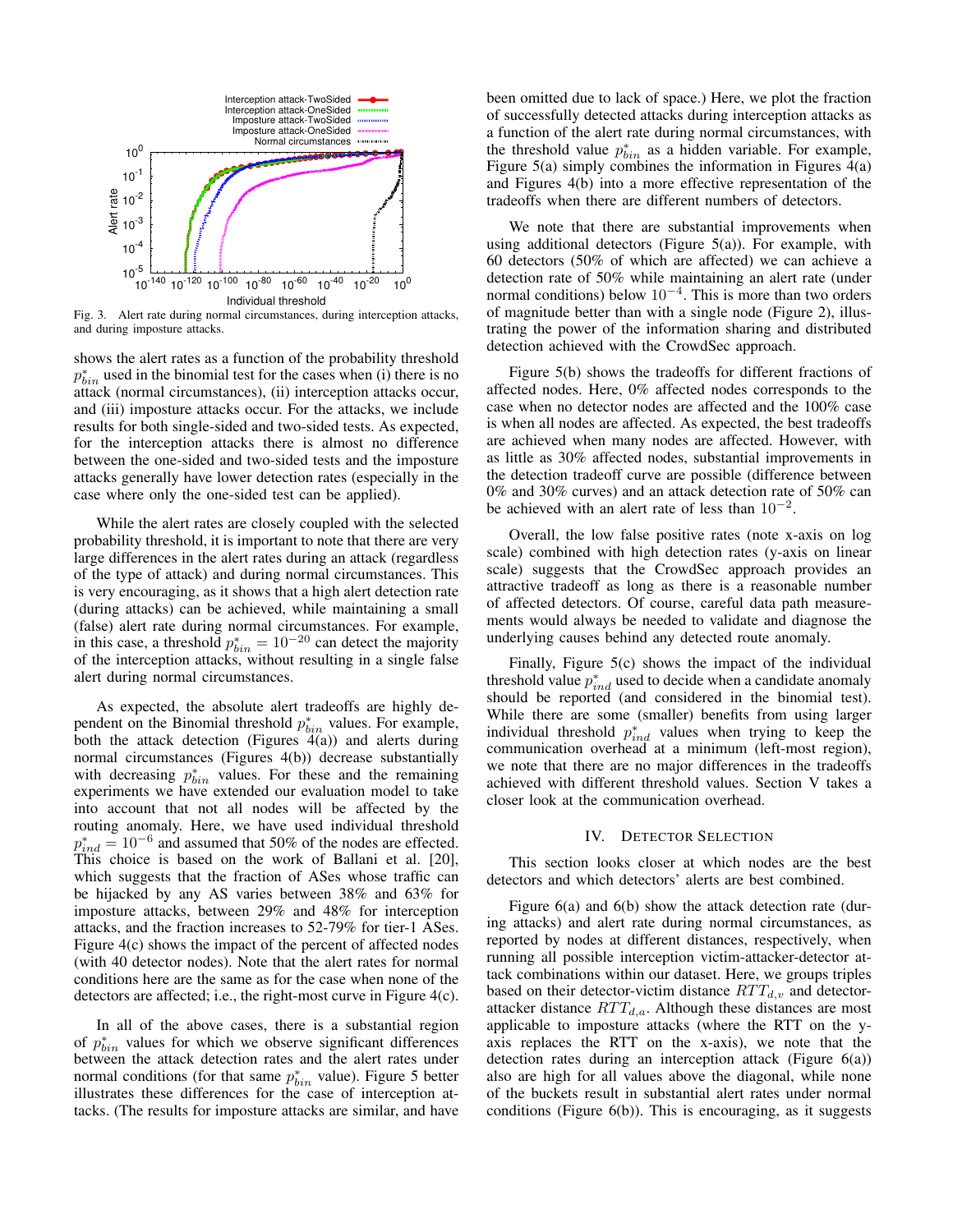

Fig. 6. Alert rates as function of the relative RTT distances between detector, attacker, and victim.

that it may be possible to use the same set of nodes as detectors for both imposture attacks and interception attacks.

While the distance  $\frac{1}{2}(RTT_{d,a} + RTT_{a,v})$  in most cases (except when the triangle inequality is violated) is no less than the original distance  $RTT_{d,v}$ , we also include a heatmap for the detection rate for these candidate distances in Figure 6(c). As expected only points close to the diagonal (with similar RTTs for the two cases) have intermediate detection rates.

Thus far, we have ignored the relative distances of the affected nodes. We next take a closer look at how the set of affected nodes impacts the best set of detector nodes to combine. For this analysis, we extend our system model to include a parameter  $\beta$  that determines the set of detector nodes most likely to be affected by an attack. In particular, we assume that a detector node  $d \in \mathcal{D}$  is affected by an attacker a of victim v with a probability proportional to  $\frac{1}{RTT_{d,a}^{\beta}}$ . When  $\beta = 0$  there are no biases and when  $\beta = 1$  the probability is inversely proportional to the RTT distance to the attacker. This bias model is motivated by ASes close to the attacker being most likely to be affected by the attack [20].

To assess the impact of node selection to protect candidate victims  $v$ , we similarly consider candidate policies in which sets of candidate detectors are selected based on their distance

to the victim  $v$ . We have considered both policies that skew the probability according to a Zipf distribution (with probability proportional to  $\frac{1}{r^{\alpha}}$ , where r is the rank of the node, after sorting them based on distance to the victim, with rank 1 being closest to the victim) and based on the relative distance to the victim (with probabilities being assigned proportional to  $\frac{1}{RTT_{d,v}^{\alpha}}$ ). As the conclusions are the same for both policy types, we only show results for the rank-based Zipf approach.

Figures 7(a) and 7(b) show the tradeoff in detection rates as a function of the alert rates for different skew  $(\beta)$  in the affected detectors and different Zipf parameters  $(\alpha)$  for the selection probabilities, respectively. In these figures we have used  $\beta = 1$  and  $\alpha = 1$  as our default values. Although the tradeoff curves are better (with higher detection rates, given the same alert rates) when the affected nodes are less biased (small  $\beta$ ), the bias (Figure 7(a)) has a relatively modest impact on the tradeoff. This result suggests that our results thus far are robust to which nodes are affected by the attacks.

However, referring to the impact of detector selection (Figure 7(b)), it is interesting to see that there are some additional tradeoffs to take into consideration when selecting detectors for each candidate victim. For example, when low false positives are desired, there are benefits to biasing the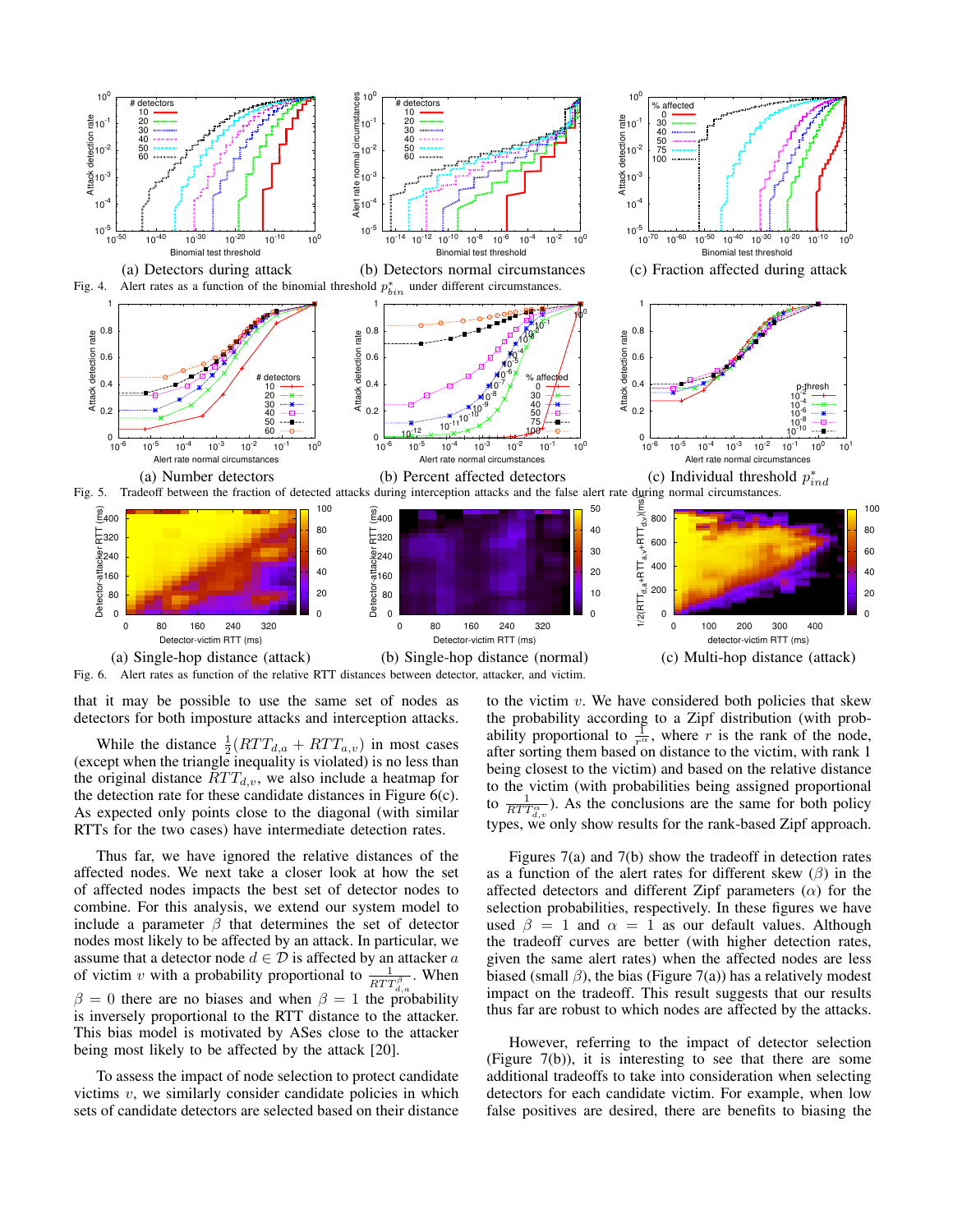

Fig. 7. Detection tradeoff for different skew in the rates at which nodes are affected and detector nodes selected, respectively. (Default parameters:



Fig. 8. Attack detection rates under different attacks, while keeping a fixed alert rate of 0.01. Default parameters:  $\alpha = 1$ ,  $\beta = 1$ , 50% affected nodes, and 40 detector nodes.

selection to intermediate skews. However, the results are relatively insensitive to smaller variations in the chosen bias. In fact, a fairly simple policy that picks detectors uniformly at random ( $\alpha = 0$ ) achieves a relatively nice tradeoff even when there is an underlying bias of which nodes are affected.

Whereas most of the results presented here have been for interception attacks using the Jul/Aug. 2014 iPlane data, we note that the results for imposture attacks are similar and that the results are not limited only to that time period. Figure 8 summarizes our results for both imposture and interception attacks, and for the Jan/Feb. 2015 time period. Here, we show the attack detection rates for example scenarios where we vary one factor at a time (both to a smaller and to a larger value) relative to a default scenario when we fix the alert rates during normal circumstances at 0.01. While the imposture attacks are somewhat more difficult to detect, the general tradeoffs otherwise remain the same for the different parameters.

## V. CANDIDATE ARCHITECTURES AND OVERHEAD

This paper describes a general crowd-based approach for passive RTT monitoring and collaborative anomaly detection to help identify routing anomalies. Although we envision that the system would primarily be implemented at stationary end hosts run by concerned citizens, the system could also easily be operated at any node that can perform passive end-to-end RTT measurements, including at operator operated proxies and middle boxes. In this section we discuss the different ways a general CrowdSec system could be implemented.

Monitoring: Host-based packet capture (pcap) tools for network traffic monitoring and analysis is available for Unixbased, Linux-based, and Windows systems. Many of these tools use the libpcap/WinPcap libraries and allow RTT measurements to be passively recorded. For example, generic tools can be created based on the basic per-packet timing information available in standard tools such as Wireshark<sup>3</sup> or tcpdump<sup>4</sup>. Intrusion detection systems such as Bro<sup>5</sup>, also provide built-in functionality for a wide range of per-packet, per-object, per-connection, or per-host analysis.

Alternatively, browser-based extensions such as Firebug<sup>6</sup> and Fathom [25] could also be used to collect RTT measurements and other connection information. While socket-based methods typically incur lower delay overhead than HTTPbased methods [26], it has been shown that Fathom is able to eliminate most upper-layer RTT measurement overhead [25]. Such browser-based measurement techniques may therefore be an attractive monitoring option, as they allow greater operating system flexibility and simplify ubiquitous deployment.

Architecture: The general CrowdSec approach is not bound to a particular architecture and could be implemented using both centralized and decentralized architectures. At one end, a centralized directory service would allow clients to report their outliers (and corresponding p-values) to a central server that would then perform the "collaborative" outlier detection and apply the Binomial test. This solution is both simple and effective, but places a lot of responsibility at one or more central nodes. At the other end of the spectrum, Distributed Hash Tables (DHTs) such as Chord [27] and Pastry [28] can be used to distribute the workload across participating nodes. In this case, the reports are sent to a "holder" node of a particular prefix, where holders can easily be determined using a prefix-aware DHT [16].

For the collaborative detection calculations, the holder (or server) responsible for each prefix must keep track of outlier reports and maintain an estimate of the total number of current detectors for the prefix. Such estimates can easily be done through periodic or probabilistic detector reporting, for example. Although it is possible to further offload the holder nodes (or centralized directory servers) by moving the collaborative detection calculations to a subset of the detector nodes, these calculations can easily be done at very low overhead on the holder nodes.

<sup>3</sup>Wireshark, https://www.wireshark.org//, May. 2015.

<sup>4</sup> tcpdump, http://www.tcpdump.org/, May. 2015.

<sup>5</sup>Bro, https://www.bro.org/, May. 2015.

<sup>6</sup>Firebug, http://getfirebug.com/, May. 2015.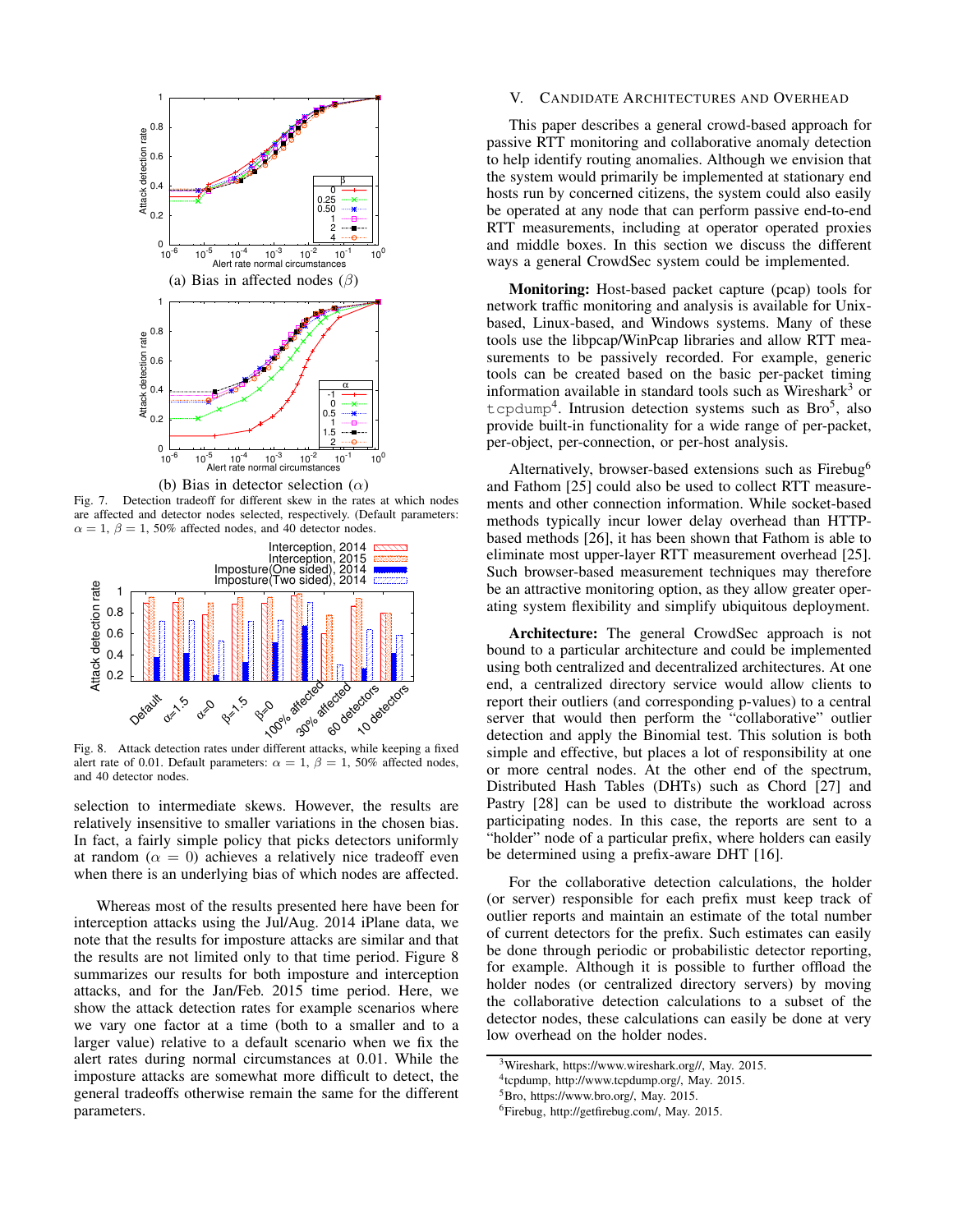Detector selection: In the case it is not feasible to maintain reports from all detectors, a subset of detectors may be selected. As we have seen here, there are some benefit tradeoffs based on which detectors are used. Similar to in our simulations, such detector selection could be performed by assigning detector weights based on their relative distance to the monitored prefix (candidate victim). Assuming that detectors report their RTTs (as measured to the monitored prefix), such weighting and/or selection could easily be done at the holders or central servers.

Privacy: Only a subset of RTT measurements will need to be shared by participants. Detectors would not be expected to reveal how often services/prefixes are accessed and should have the option to opt in/out of monitoring selected services/prefixes. This can easily be achieved by ensuring that only the minimum necessary information is shared in the outlier reports. For example, in particularly privacy concerned systems the reports could report only whether a measurement is an outlier or not (not the p-values themselves). Note that as long as all detectors use the same individual threshold  $p_{ind}^*$  the Binomial tests applied here would still be directly applicable.

Overhead: Without loss of generality, assume that each detector node  $d \in \mathcal{D}$  keeps track of a set  $\mathcal{V}_d$  of prefixes (each associated with a candidate victim). Furthermore, let  $D = |\mathcal{D}|$ denote the total number of detectors,  $\overline{V_d} = \frac{1}{L}$  $\frac{1}{D} \sum_{d \in \mathcal{D}} |\mathcal{V}_d|$  the average number of prefixes monitored per detector node, and  $V = |\bigcup_{d \in \mathcal{D}} \mathcal{V}_d|$  the total prefixes monitored.

Using this notation, a centralized directory would keep track of V prefixes and in a decentralized setting each holder node (assuming all detectors also act as holders) would be responsible for on average  $\frac{V}{D}$  prefixes. It is also easy to show that the total number of individual outlier reports inserted into the systems (either at the centralized directory or a holder node, for example) is proportional to  $\sum_{d \in \mathcal{D}} |\mathcal{V}_d| = D\overline{V_d}$ . For example, in the case that the  $D$  detector nodes also act as holder nodes, each holder node would see a reporting rate equal to the average outlier rate observed by a single detector node (such as itself), equal to  $\overline{V_d}$  times the individual nodes' per-prefix outlier alert rate.

Furthermore, the total number of active measurements (e.g., traceroutes) needed to further investigate if the data path had in fact been compromised is equal to the product of the the number of detectors per prefix  $\left(\frac{DV_d}{V}\right)$  times the total collaborative alert rate (equal to  $V$  times the collaborative per-prefix alert rate). After cancelation of the  $V$  terms, we note that the number of active measurements triggered by the system would be proportional to  $DV_d$ , but this time with a smaller proportionality constant (equal to the collaborative per-prefix alert rate). Spread over D detector nodes, such measurement effort is very low, especially given the relatively low (compared to a non-collaborative system, for example) collaborative per-prefix alert rates observed with the help of the collaborative techniques discussed in this paper.

#### VI. RELATED WORK

This section complements the related works discussed in Section II with a discussion of the work in a broader context.

Passive and active end-to-end measurements: Network level end-to-end measurements have been used for a wide range of purposes, including identifying and troubleshooting disruptions on the Internet. For example, NetDiagnoser [29] leverage the end-to-end measurements between sensors and knowledge of the sensor topography to provide a troubleshooting tool that allows ISPs to detect the location of network failures. Others have used active probing techniques to detect Internet outages [30] and other network reachability issues [31]. Passive network measurement data have been used to characterize censorship by nation-states or the effects of natural disasters such as earth-quakes on communication [32]. In contrast, we focus on detecting interception and imposture attacks, which generally are difficult to detect since these attacks do not lead to service outages or interruptions.

Crowd-based techniques: Client-side measurement tools and browser extensions have been designed to measure a wide range performance and security issues, including website performance, port filtering, IPv6 support, and DNS manipulations [25], [33]. Passive monitoring from a large number of users has also been used to characterize geographic differences in the web infrastructure [34], to build locationbased services [35], to build AS-level graph [36], and to detect outages and other network events [37]. None of these works consider crowd-based detection of routing anomalies caused by stealthy routing attacks such as interception and imposture attacks.

BGP attack detection: Section II described several dataplane based, control-plane based, and hybrid techniques. Perhaps most closely to our work is the works by Zheng el al. [18] and Shi et al. [21]. Similar to us, Zheng et al. [18] use measurements to detect imposture and interception attacks. However, in contrast to our passive RTT measurements, their framework requires combined controlplane data (route announcement information) and significant active (traceroute) measurements. Shi et al. [21] shows the value of using distributed diagnosis nodes when detecting black-holing attacks. In contrast to these works, we show that seemingly simple measurement data such as RTT collected passively can be effectively used to raise alerts for possible interception and imposture attacks.

### VII. CONCLUSIONS

In this paper we have presented and evaluated a usercentric crowd-based approach in which users passively monitors their RTTs, share information about potential anomalies, and apply combined collaborative statistics such as the Binomial test to identify potential routing anomalies. We have shown that the approach has low overhead, and provides an attractive tradeoff between attack detection rates (when there is an attack) and alert rates (needing further investigation) under normal conditions. Detection-alert tradeoffs and weighted detector selection, based on candidate detectors' distance from the potential victim nodes, have been evaluated using longitudinal RTT measurements from a wide range of locations. We have shown that there are significant advantages to collaboration (e.g., as shown by the high attack detection rates that can be achieved without adding many additional alerts